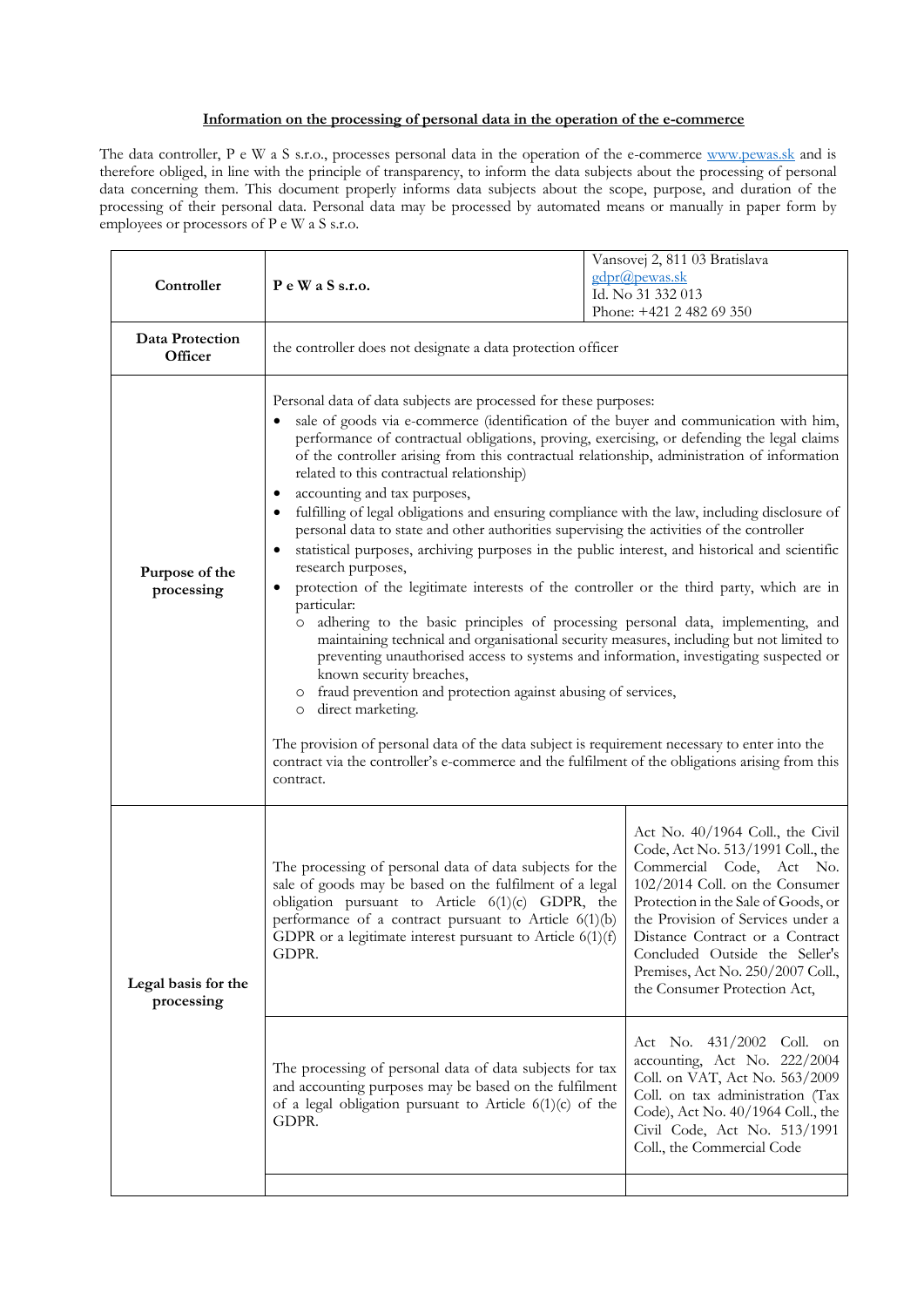|                                            | The processing of personal data of data subjects in the<br>performance of legal and compliance obligations may be<br>based on the fulfilment of a legal obligation pursuant to<br>Article 6(1)(c) GDPR, public interest pursuant to Article<br>$6(1)(e)$ GDPR or legitimate interest pursuant to Article<br>$6(1)(f)$ GDPR.                                                                                                                                                                                                                                                                                                                                                                                                                                                           | Act No. $102/2014$ Coll. on the<br>Consumer Protection in the Sale<br>of Goods, or the Provision of<br>Services<br>under<br>$\mathbf{a}$<br>Distance<br>Contract or a Contract Concluded<br>Outside the Seller's Premises, Act<br>250/2007<br>No.<br>Coll.,<br>the<br>Consumer Protection Act, GDPR |  |
|--------------------------------------------|---------------------------------------------------------------------------------------------------------------------------------------------------------------------------------------------------------------------------------------------------------------------------------------------------------------------------------------------------------------------------------------------------------------------------------------------------------------------------------------------------------------------------------------------------------------------------------------------------------------------------------------------------------------------------------------------------------------------------------------------------------------------------------------|-----------------------------------------------------------------------------------------------------------------------------------------------------------------------------------------------------------------------------------------------------------------------------------------------------|--|
|                                            | Personal data of data subjects may be processed for<br>statistical purposes, archiving purposes in the public<br>interest, and historical and scientific research purposes on<br>a legal basis that allowed the collection of personal data<br>for the original purposes within the Article 89 of the<br>GDPR.                                                                                                                                                                                                                                                                                                                                                                                                                                                                        | Act No. 395/2002 Coll. on<br>archives and registers                                                                                                                                                                                                                                                 |  |
|                                            | The processing of personal data of data subjects for the<br>purposes of protecting the legitimate interests of the<br>controller or of the third parties may be based on<br>legitimate interest pursuant to Article $6(1)(f)$ of the<br>GDPR.                                                                                                                                                                                                                                                                                                                                                                                                                                                                                                                                         |                                                                                                                                                                                                                                                                                                     |  |
| Scope of the<br>processed personal<br>data | The controller processes personal data specified in the buyer's order, in particular the name,<br>surname and address, or business name and registered office of the buyer who is a natural<br>person entrepreneur, purchased goods, phone and e-mail contact of the buyer, data on payment<br>(but not data on the card), or other personal data specified in the order or complaint of the<br>buyer. The personal data is obtained directly from the data subject or provided to the controller<br>by the buyer.<br>The controller does not process the special categories of personal data.                                                                                                                                                                                        |                                                                                                                                                                                                                                                                                                     |  |
| <b>Retention period</b>                    | The retention period of the processed personal data regarding the obligations of the controller,<br>in the field of taxes and accounting, will be a maximum of 10 years from the date of sale of the<br>goods and always depends on the legal obligations of the controller.<br>When dealing with personal data, the controller applies the principle of minimisation, which<br>means that as soon as the period for which the controller is obliged or entitled to store personal<br>data expires, the controller immediately anonymises the personal data from databases and<br>information systems. The controller has set strict internal rules for the retention of personal<br>data, which ensure that it is not held for longer than the controller is entitled or obliged to. |                                                                                                                                                                                                                                                                                                     |  |
| Recipients                                 | The personal data of the data subjects shall be disclosed to Packeta Slovakia s.r.o. that delivers<br>the goods.<br>The personal data of the data subjects may be disclosed to employees and processors of the<br>controller, accounting advisors, attorneys, auditors, archives, software, and support providers,<br>including employees of these persons.<br>The personal data of data subjects may be disclosed to public or other authorities, in particular<br>those exercising supervision or oversight over the activities of the controller.<br>The controller shall only disclose personal data to the extent necessary and subject to the<br>confidentiality of the recipient.                                                                                              |                                                                                                                                                                                                                                                                                                     |  |
| Transfer to third<br>countries             | The controller does not transfer personal data to international organisations or third countries.                                                                                                                                                                                                                                                                                                                                                                                                                                                                                                                                                                                                                                                                                     |                                                                                                                                                                                                                                                                                                     |  |
| Rights of data<br>subject                  | The data subject is entitled to exercise the following rights using the controller's contact details<br>provided above:                                                                                                                                                                                                                                                                                                                                                                                                                                                                                                                                                                                                                                                               |                                                                                                                                                                                                                                                                                                     |  |